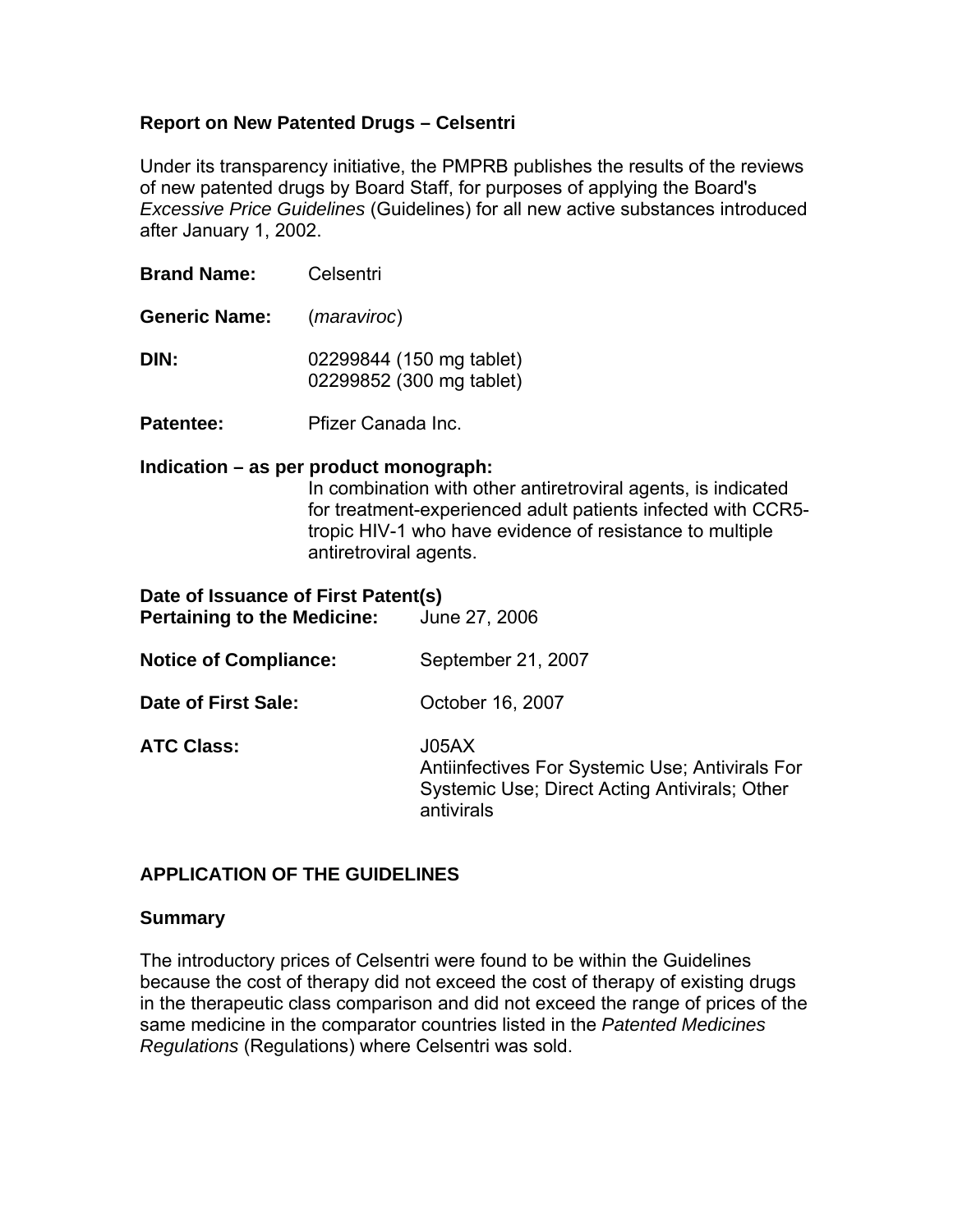## **Scientific Review**

Celsentri is a new active substance and the PMPRB's Human Drug Advisory Panel (HDAP) recommended that Celsentri be classified as a category 3 new medicine (provides moderate, little or no therapeutic advantage over comparable medicines).

The Therapeutic Class Comparison (TCC) test of the Guidelines provides that the price of a category 3 new drug product cannot exceed the prices of other drugs that treat the same disease or condition. Comparators are generally selected from among existing drug products in the same 4<sup>th</sup> level of the World Health Organization (WHO) Anatomical Therapeutic Chemical (ATC) classification system that are clinically equivalent in addressing the approved indication. The Guidelines provide that it may, however, be appropriate to include products from other ATC classes if they are clinically equivalent for the appropriate indication to the drug product under review. See the PMPRB's *Compendium of Guidelines, Policies and Procedures* for a more complete description of the Guidelines and the policies on TCCs.

The HDAP recommended Aptivus (*tipranavir*), Fuzeon (*enfuvirtide*), and Prezista (*darunavir*) as the most appropriate comparators to Celsentri. Fuzeon shares the same  $4<sup>th</sup>$  level ATC class as Celsentri and is indicated in combination with other antiretroviral agents for the treatment of HIV-1 infection in treatment-experienced patients with evidence of HIV-1 replication despite ongoing antiretroviral therapy. Aptivus and Prezista, two protease inhibitors, which do not share the same  $4<sup>th</sup>$ level ATC class as Celsentri, are both indicated for treatment-experienced patients infected with HIV. They are included in treatment guidelines and review documents as treatment options for treatment-experienced adult patients.

The Guidelines provide that the dosage recommended for comparison purposes will normally not be higher than the maximum of the usual recommended dosage. The comparative dosage regimens for Celsentri and the comparators are based on products monographs, guidelines and published clinical trials.

## **Price Review**

Under the Guidelines, the introductory price of a new category 3 drug product will be presumed to be excessive if it exceeds the price of all of the comparable drug products based on the TCC test, or if it exceeds the range of the prices of the same medicine in the seven comparator countries listed in the Regulations.

The introductory prices of Celsentri 150 mg and 300 mg tablets were within the Guidelines as the cost of treatment did not exceed the cost of treatment of the comparator medicines.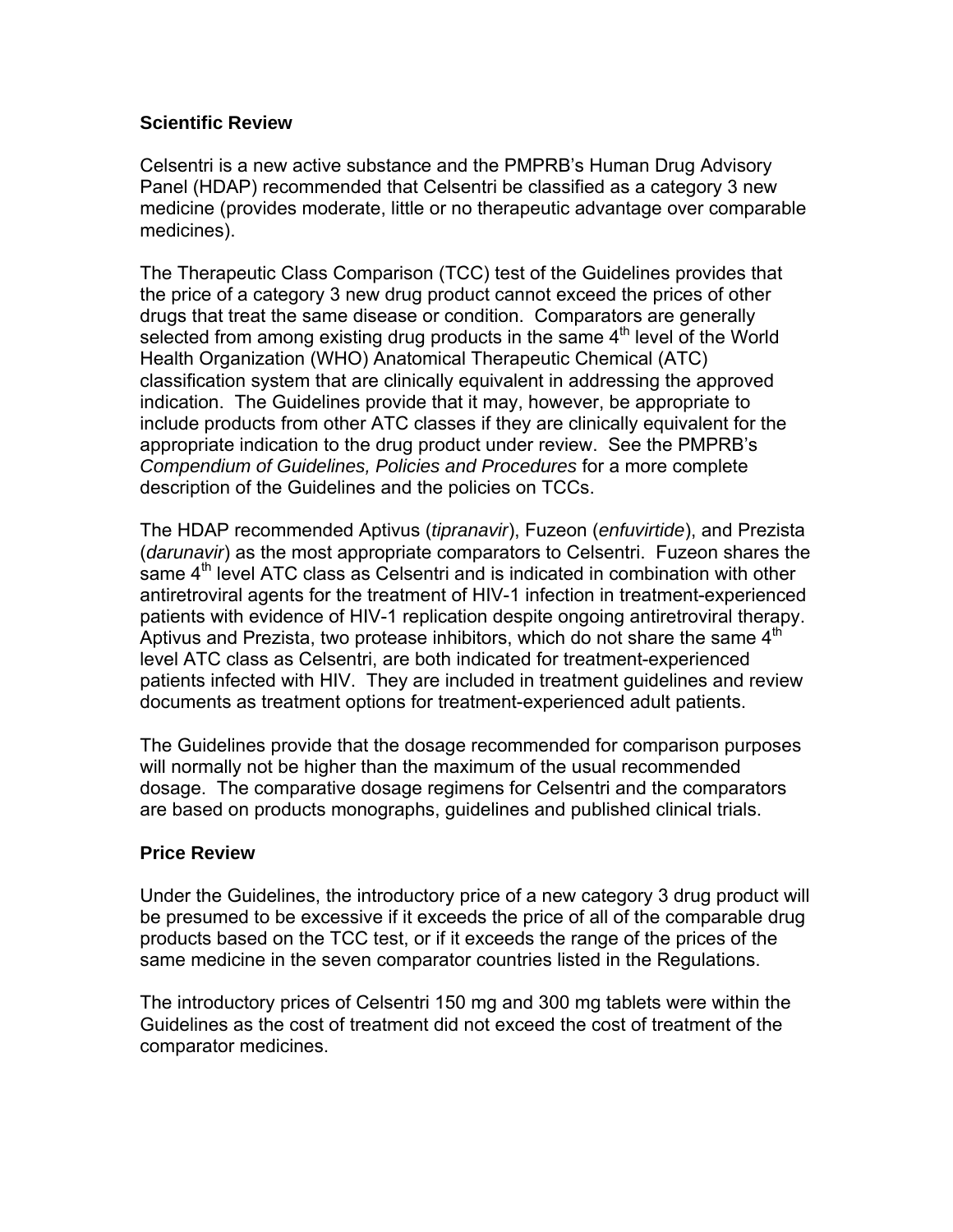| <b>Brand Name</b><br>(generic)                                                        | <b>Strength</b>                            | <b>Dosage Regimen</b><br>(daily) | <b>Unit Price</b>                        | Cost per<br><b>Treatment</b><br>(daily)           |
|---------------------------------------------------------------------------------------|--------------------------------------------|----------------------------------|------------------------------------------|---------------------------------------------------|
| Celsentri<br>(maraviroc)                                                              | 150 mg / tablet                            | 2 tablets                        | $$16.5000^{(1)}$                         | $$33.0000^{(1)}$                                  |
| Celsentri<br>maraviroc)                                                               | 300 mg / tablet                            | 2 tablets                        | $$16.5000^{(1)}$                         | $$33.0000^{(1)}$                                  |
| Fuzeon<br>(enfuvirtide)                                                               | 108 mg / vial                              | 2 vials                          | $$39.7600^{(2)}$                         | $$79.5200^{(2)}$                                  |
| Aptivus<br>(tipranavir)<br>$\ddot{}$<br>Norvir Sec<br>(ritonavir)                     | 250 mg /<br>capsule<br>100 mg /<br>capsule | 4 capsules<br>4 capsules         | $$8.2500^{(2)}$$<br>+<br>$$1.3625^{(2)}$ | $$33.0000^{(2)}$<br>$$5.4500^{(2)}$$<br>\$38.4500 |
| Aptivus<br>(tipranavir)<br>$+$<br>Norvir Liquid<br>(ritonavir)                        | 250 mg /<br>capsule<br>80 mg / mL          | 4 capsules<br>+<br>5 mL          | $$8.2500^{(2)}$$<br>$$1.0898^{(2)}$      | $$33.0000^{(2)}$<br>$$5.4490^{(2)}$<br>\$38,4490  |
| Prezista<br>(darunavir<br>ethanolate)<br>$\ddot{}$<br><b>Novir Sec</b><br>(ritonavir) | 300 mg / tablet<br>100 mg $/$<br>capsule   | 4 tablets<br>2 capsules          | $$6.9600^{(2)}$$<br>$$1.3625^{(2)}$      | $$27.8400^{(2)}$<br>$$2.7250^{(2)}$<br>\$30.5650  |
| Prezista<br>(darunavir<br>ethanolate)<br>$+$<br>Novir Liquid<br>(ritonavir)           | 300 mg / tablet<br>80 mg / mL              | 4 tablets<br>+<br>$2.5$ mL       | $$6.9600^{(2)}$$<br>$$1.0898^{(2)}$      | $$27.8400^{(2)}$<br>$$2.7245^{(2)}$<br>\$30.5645  |

# **Introductory Period (October to December 2007)**

**Sources:** 

(1) Publicly available prices as per Regulations

(2) Liste de médicaments du Québec, Régie de l'assurance de médicaments du Québec, Octobre, 2007

In 2007, Celsentri was being sold in four countries listed in the Regulations, namely France, Germany, Sweden and the United States. In compliance with the Guidelines, the prices of Celsentri in Canada did not exceed the range of prices in those countries. They were the lowest international prices.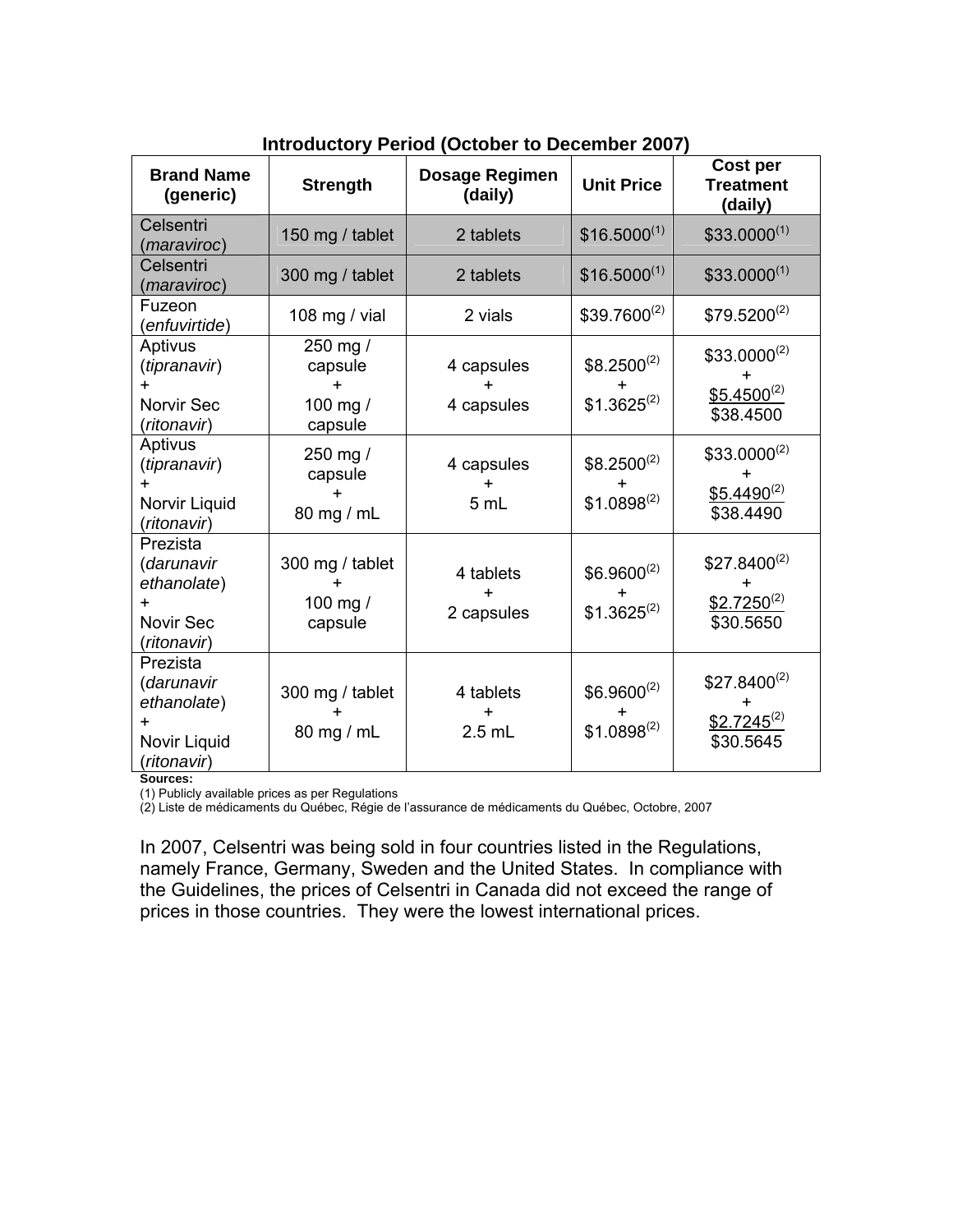*The publication of Summary Reports is part of the PMPRB's commitment to make its price review process more transparent.* 

*Where comparators and dosage regimens are referred to in the Summary Reports, they have been selected by the HDAP for the purpose of carrying out the PMPRB's regulatory mandate, which is to review the prices of patented medicines sold in Canada to ensure that such prices are not excessive.* 

*The PMPRB reserves the right to exclude from the therapeutic class comparison list any drug product if it has reason to believe it is being sold at an excessive price.* 

*In its Summary Reports, the PMPRB will also refer to the publicly available prices of comparators provided such prices are not more than 10% above a non-excessive price in which case no price will be made available. As a result, the publication of these prices is for information purposes only and should not be relied upon as being considered within the Guidelines.* 

*The information contained in the PMPRB's Summary Reports should not be relied upon for any purpose other than stated and is not to be interpreted as an endorsement, recommendation or approval of any drug nor is it intended to be relied upon as a substitute for seeking appropriate advice from a qualified health care practitioner.*

## **References – Celsentri**

- 1. Aberg JA, Gallant JE, Anderson J, Oleske JM, Libman H, Currier JS, et al. Primary care guidelines for the management of persons infected with human immunodeficiency virus: recommendations of the HIV Medicine Association of the Infectious Diseases Society of America. Clin Infect Dis. 2004 Sep 1;39(5):609-29.
- 2. American Society of Health-System Pharmacists. AHFS Drug Information® (2007). In: STAT!Ref Online Electronic Medical Library. Bethesda: American Society of Health-System Pharmacists; 2007.
- 3. Anon. Drugs for HIV Infection. Treat Guidel Med Lett. 2006 Oct;4(50):67-76.
- 4. Aptivus Product Monograph. e-CPS 2007.
- 5. Bartlett JG. Modifying HIV antiretroviral therapy regimens. Up To Date Online, November 17, 2006. Accessed online at: www.utdol.com.
- 6. Boulos D, Yan P, Schanzer D, Remis RS, Archibald CP. Estimates of HIV prevalence and incidence in Canada, 2005. Can Commun Dis Rep. 2006 Aug 1;32(15):165-74. Available from: http://www.phac-aspc.gc.ca/publicat/ccdrrmtc/06pdf/cdr3215.pdf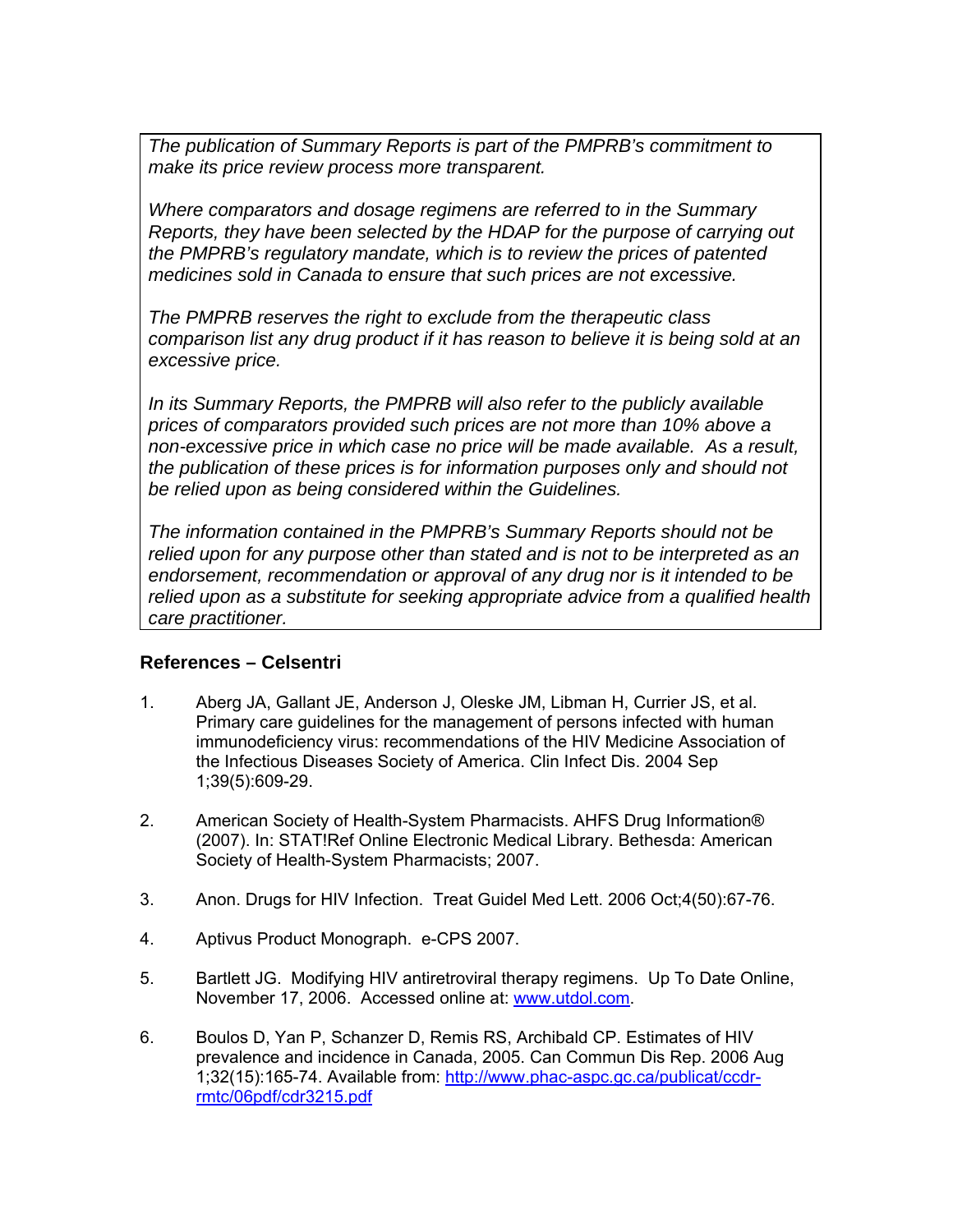- 7. Canadian Pharmacists Association. e-CPS. Ottawa: Canadian Pharmacists Association; 2007.
- 8. Choe H, Farzan M, Sun Y, et al. The β-chemokine receptors CCR3 and CCR5 facilitate infection by primary HIV-1 isolates. Cell 1996; 85: 1135-48.
- 9. ClinicalTrials.gov. Trial of Maraviroc (UK-427,857) in Combination With Zidovudine/Lamivudine Versus Efavirenz in Combination With Zidovudine/Lamivudine. Available: http://www.clinicaltrials.gov/ct/show/NCT00098293?order=4
- 10. de Roda Husman AM, Koot M, Cornelissen M et al. Association between CCR5 genotype and the clinical course og HOV-1 infection. Ann Inter Med 1998; 127L 882-90.
- 11. Deng H, Liu R, Ellmeier W et al. Identification of a major co-receptor for primary isolates of HIV-1. Nature 1996; 381: 661-6.
- 12. Department of Health and Human Services. Guidelines for the use of antiretroviral agents in HIV-1 infected adults and adolescents. October 10, 2006.
- 13. Dodds C, Colman R, Amaratunga C, Wilson J. The cost of HIV/AIDS in Canada. GPI Atlantic. http://pubs.cpha.ca/PDF/P30/22756.pdf.
- 14. Dragic T, Litwin V, Allaway GP et al. HIV-1 entry into CD4+ cells is mediated by the chemokine receptor CC-CKR-5. Nature 1996; 381: 667-73.
- 15. Feng Y, Broder CC, Kennedy PE et al. HIV-1 entry cofactor: functional cDNA cloning of a seven-transmembrane, G-protein-coupled receptor. Science 1996; 272: 872-7.
- 16. Fuzeon Product Monograph. e-CPS 2007.
- 17. Gazzard B, Bernard AJ, Boffito M, Churchill D, Edwards S, Fisher N, et al; Writing Committee, British HIV Association. British HIV Association (BHIVA) guidelines for the treatment of HIV-infected adults with antiretroviral therapy (2006). HIV Med. 2006 Nov;7(8):487-503. Available: http://www.bhiva.org/files/file1001303.pdf
- 18. Hammer SM, Saag MS, Schechter M, Montaner JS, Schooley RT, Jacobsen DM, et al. Treatment for adult HIV infection: 2006 recommendations of the International AIDS Society-USA panel. JAMA. 2006 Aug 16;296(7):827-43.
- 19. Health Canada. Drug Product Search. Available from: http://cpe0013211b4c6dcm0014e88ee7a4.cpe.net.cable.rogers.com/dpdonline/st artup.do?applanguage=en\_CA
- 20. Imunovir Product Monograph. e-CPS 2007.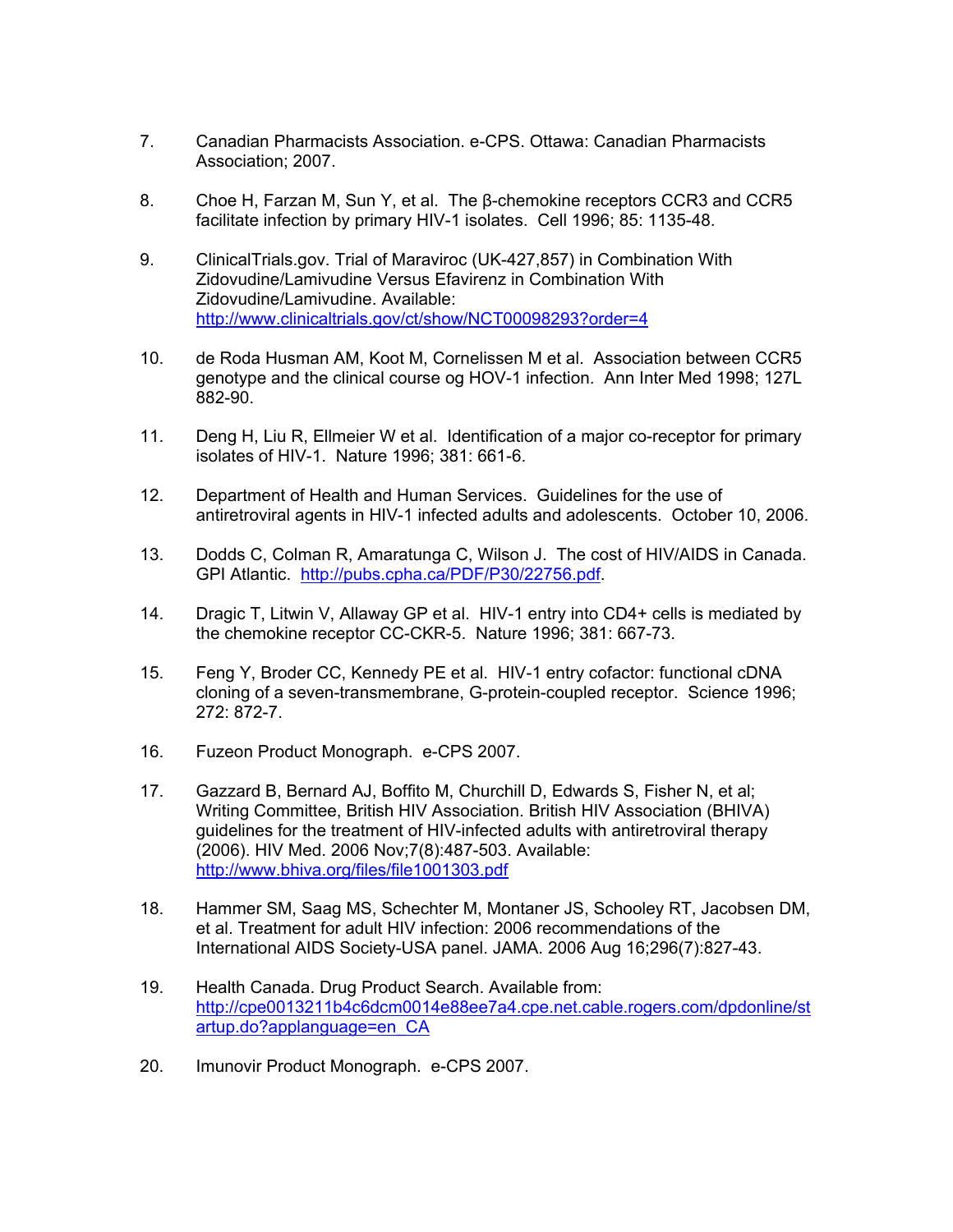- 21. Jones J, Taylor B, Wilkin TJ, Hammer SM. Advances in antiretroviral therapy. Top HIV Med. 2007 Apr-May;15(2):48-82.
- 22. Lalezari JP, Henry K, O<Hearn M et al. Enfuvirtide, and HIV-1 fusion inhibitor, for drug-resistant HIV infection in North and South America. NEJM 2003; 348: 2175-85.
- 23. Liu R, Paxton WA, Choe A, et al. Homozygous defect in HIV-1 coreceptor accounts for resistance of some multiply-exposed individuals to HIV-1 infection. Cell 1996; 86: 367-77.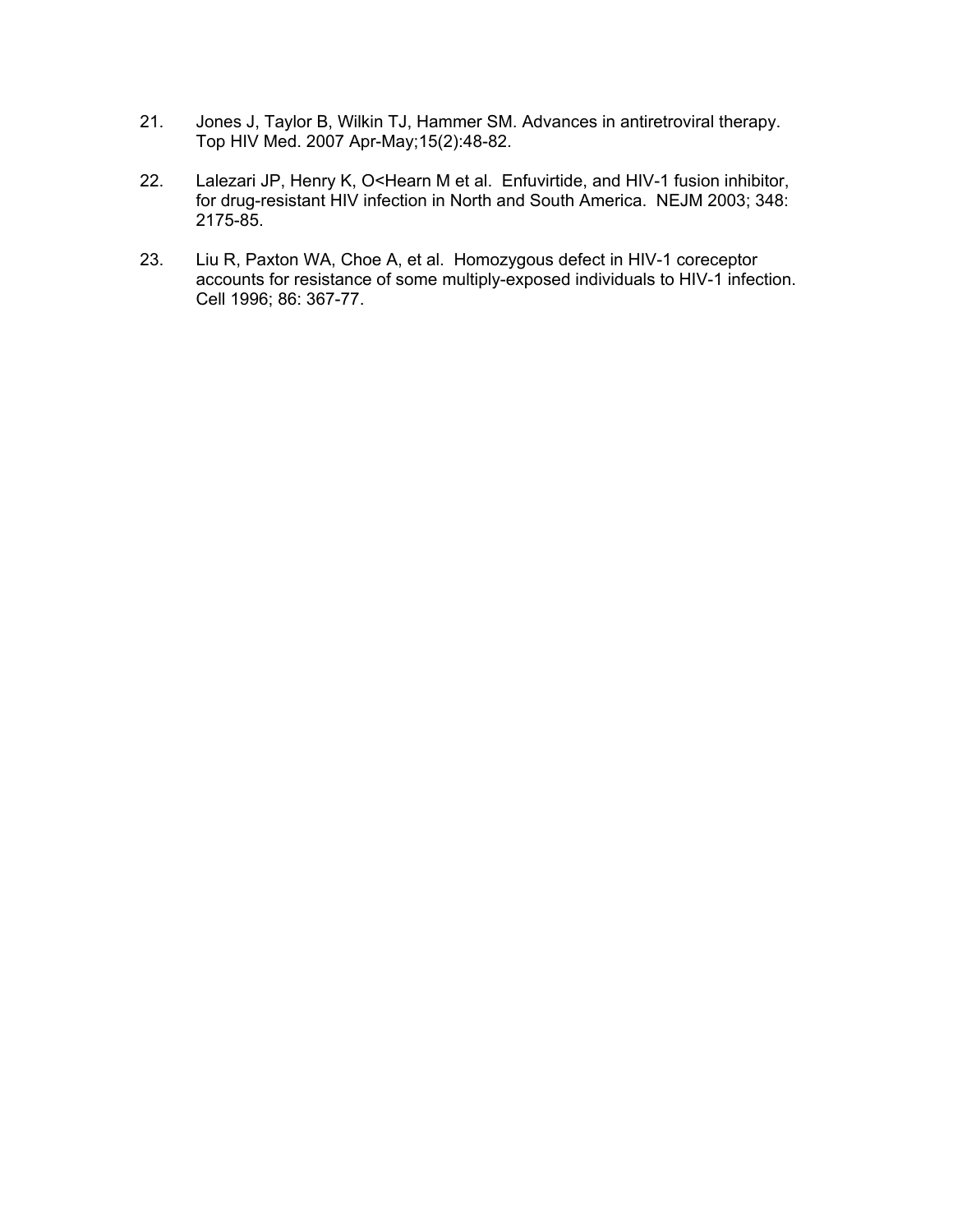- 24. Marmor M, Shepherd HW, Donnell D et al. Homozygous and heterozygous CCR5-Delta32 genotypes are associated with resistance to HIV infection. J Acq Imm Def Synd 2001; 27: 472-81.
- 25. Marschner IC, Collier AC, Coombs RW, et al. Use of changes in plasma levels of human immunodeficiency virus type 1 RNA to assess the clinical benefit of antiretroviral therapy. J Infect Dis 1998; 177(1): 40-7.
- 26. Napravnik S, Edwards D, Stewart P, et al. HIV-1 drug resistance evolution among patients on potent combination antiretroviral therapy with detectable viramia. J Acq Imm Def Syndr 2005; 40: 34-40.
- 27. National Horizon Scanning Centre. New and Emerging Technology Briefing. Maraviroc (UK 427857) for resistant HIV. August 2006. Available at: http://pcpoh.bham.ac.uk/publichealth/horizon/PDF\_files/2006reports/Maraviroc.p df
- 28. Panel on Antiretroviral Guidelines for Adult and Adolescents. Guidelines for the use of antiretroviral agents in HIV-infected adults and adolescents. Department of Health and Human Services. October 10, 2006. Available: http://aidsinfo.nih.gov/contentfiles/AdultandAdolescentGL.pdf
- 29. Piacenti FJ. An update and review of antiretroviral therapy. Pharmacotherapy. 2006 Aug;26(8):1111-33.
- 30. Powderly WG, Saag MS, Chapman S, et al. Predictors of optimal virologic response to potent antiretroviral therapy. AIDS 1999; 13(14): 1873-80.
- 31. Prezista Product Monograph. e-CPS 2007.
- 32. Richman DD, Morton SC, Wrin T, et al. The prevalence of antiretroviral drug resistance in the United States. AIDS 2004; 18(10): 1393-401.
- 33. Samson M, Libert F, Doranz BJ et al. Resistance to HIV-1 infection in caucasian individuals bearing mutant alleles of the CCR-5 chemokine receptor gene. Nature 1996; 382: 722-5.
- 34. Sax PE. Therapeutic options for treatment experienced patients: a focus on resistance testing and optimizing background therapy. AIDS Read. 2006 May;16(5):265-75, 277-8.
- 35. Stephenson J. Researchers buoyed by novel HIV drugs: will expand drug arsenal against resistant virus. JAMA. 2007 Apr 11;297(14):1535-6.
- 36. Sterne JA, Hernan MA, Ledergerber B, et al. Long-term effectiveness of potent antiretroviral therapy in preventing AIDS abd death: a prospective cohort study. Lancet 2005; 366(9483): 378-84.